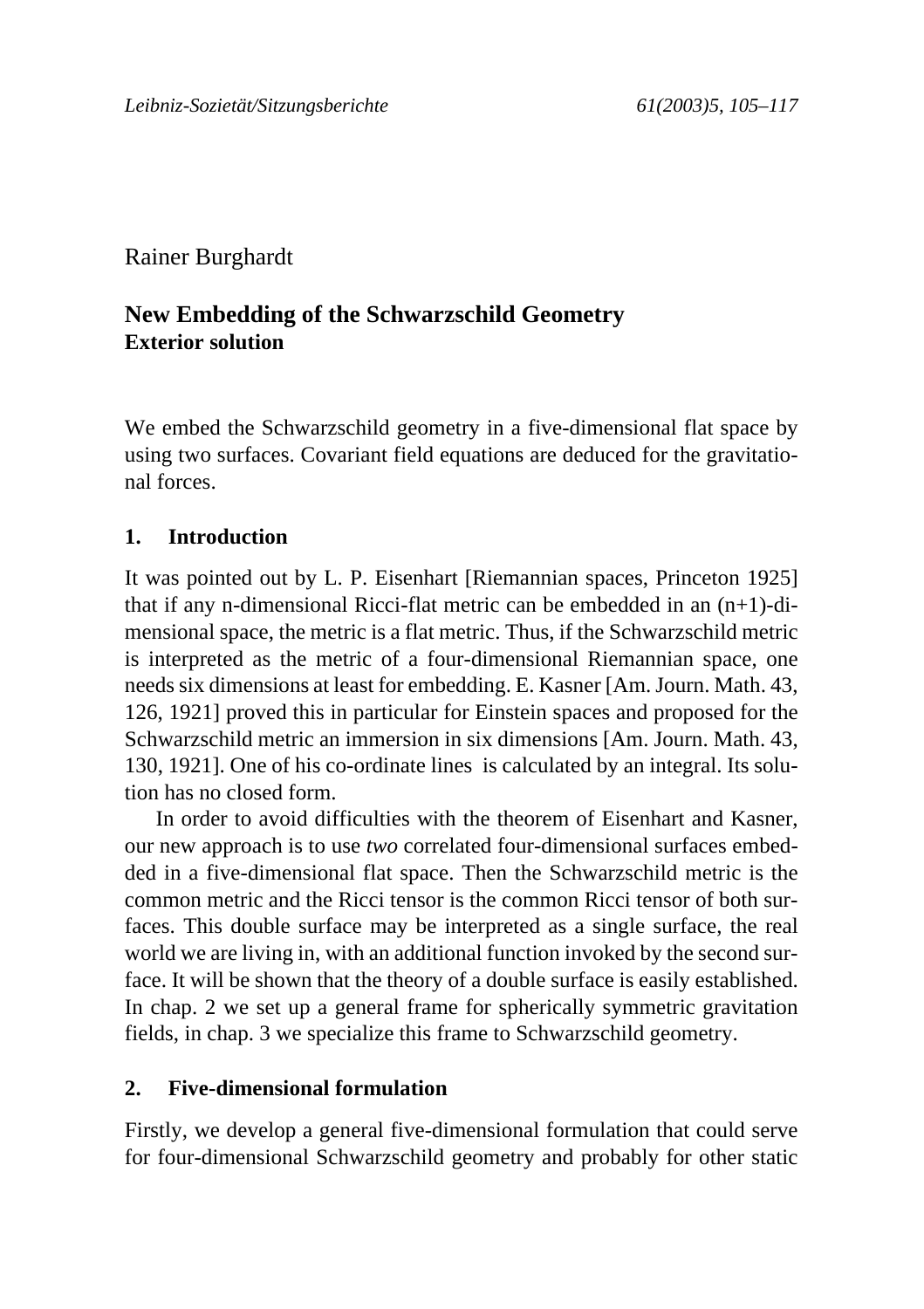spherically symmetric gravitation models. If the  $X^{\alpha'}$  are the components of a vector with value X with respect to a cartesian co-ordinate system, a sphere of radius X is parametrized in spherical polar co-ordinates by

$$
X^{3'} = X \sin \varepsilon \sin \vartheta \sin \varphi
$$
  
\n
$$
X^{2'} = X \sin \varepsilon \sin \vartheta \cos \varphi
$$
  
\n
$$
X^{1'} = X \sin \varepsilon \cos \vartheta
$$
  
\n
$$
X^{0'} = X \cos \varepsilon \sin \psi
$$
  
\n
$$
X^{4'} = X \cos \varepsilon \cos \psi
$$
  
\n(2.1)

Differentiating (2.1), we find the tangent vectors to the spherical co-ordinate system

and the operators for partial differentiation  $\hat{\partial}_a \Phi = \Phi_{a}$ , which are inverse to (2.2). In this co-ordinate system,  $X^a$  has the only component  $X^0 = X$ . The line element in these co-ordinates is  $\mathsf{dX}^\mathsf{a} = \{\mathsf{dX}^\mathsf{3},\mathsf{dX}^\mathsf{2},\mathsf{dX}^\mathsf{1},\mathsf{dX}^\mathsf{0},\mathsf{dX}^\mathsf{4}\} = \{\mathsf{X}\sin\mathsf{e}\sin\mathsf{9}\,\mathsf{d}\phi,\mathsf{X}\sin\mathsf{e}\,\mathsf{d}\mathsf{9},\mathsf{X}\,\mathsf{d}\mathsf{e},\mathsf{d}\mathsf{X},\mathsf{X}\cos\mathsf{e}\,\mathsf{d}\mathsf{i}\psi\}$   $(2.2)$ 

$$
dS2 = X2 sin2 ε sin2 9 d\varphi2 + X2 sin2 ε dS2 + X2 dε2 + dX2 + X2 cos2 ε d\psi2
$$
 (2.3)

which reduces to the line element on the sphere for  $X = \text{const.}$  We also could read off from (2.1) the transformation coefficients  $D(i\psi, \varphi, \vartheta, \varepsilon)$  from cartesian to spherical co-ordinates, which are elements of the group SO(5). From the theory of coset spaces we get for our sphere  $S^4 = G/H = SO(5)/SO(4)$ , where H is the group of transformations in the tangent space of  $S<sup>4</sup>$ . The generator of the infinitesimal rotation in the [a,b]-plane is the operator  $Q_{ab} = -Q_{ba}$ . By differentiation of D we find

$$
D^{-1}dD = e^{\Omega_{0}F}e^{\Omega_{12}\theta}e^{\Omega_{23}\phi}e^{\Omega_{04}i\psi}de^{-\Omega_{04}i\psi}e^{-\Omega_{23}\phi}e^{-\Omega_{12}\theta}e^{-\Omega_{06}k}
$$
  
\n
$$
= \Omega_{10}\frac{1}{X}dX^{1} + \left[\Omega_{20}\frac{1}{X} + \Omega_{21}\frac{1}{X}\cot\epsilon\right]dX^{2}
$$
  
\n
$$
+ \left[\Omega_{30}\frac{1}{X} + \Omega_{31}\frac{1}{X}\cot\epsilon + \Omega_{32}\frac{1}{X\sin\epsilon}\cot\vartheta\right]dX^{3} + \left[\Omega_{40}\frac{1}{X} - \Omega_{41}\frac{1}{X}\tan\epsilon\right]dX^{4}
$$
\n(2.4)

Defining the connection coefficients and covariant derivative in the spherical polar system by

$$
X_{ab}^{\ c} = D_c^c \hat{\partial}_a D_b^{c'}, \quad X_a^{\ (bc)} = 0, \quad \Phi_{ab} = \Phi_{ab} - X_{ba}^{\ c} \Phi_c \tag{2.5}
$$

we can read off from (2.4) their components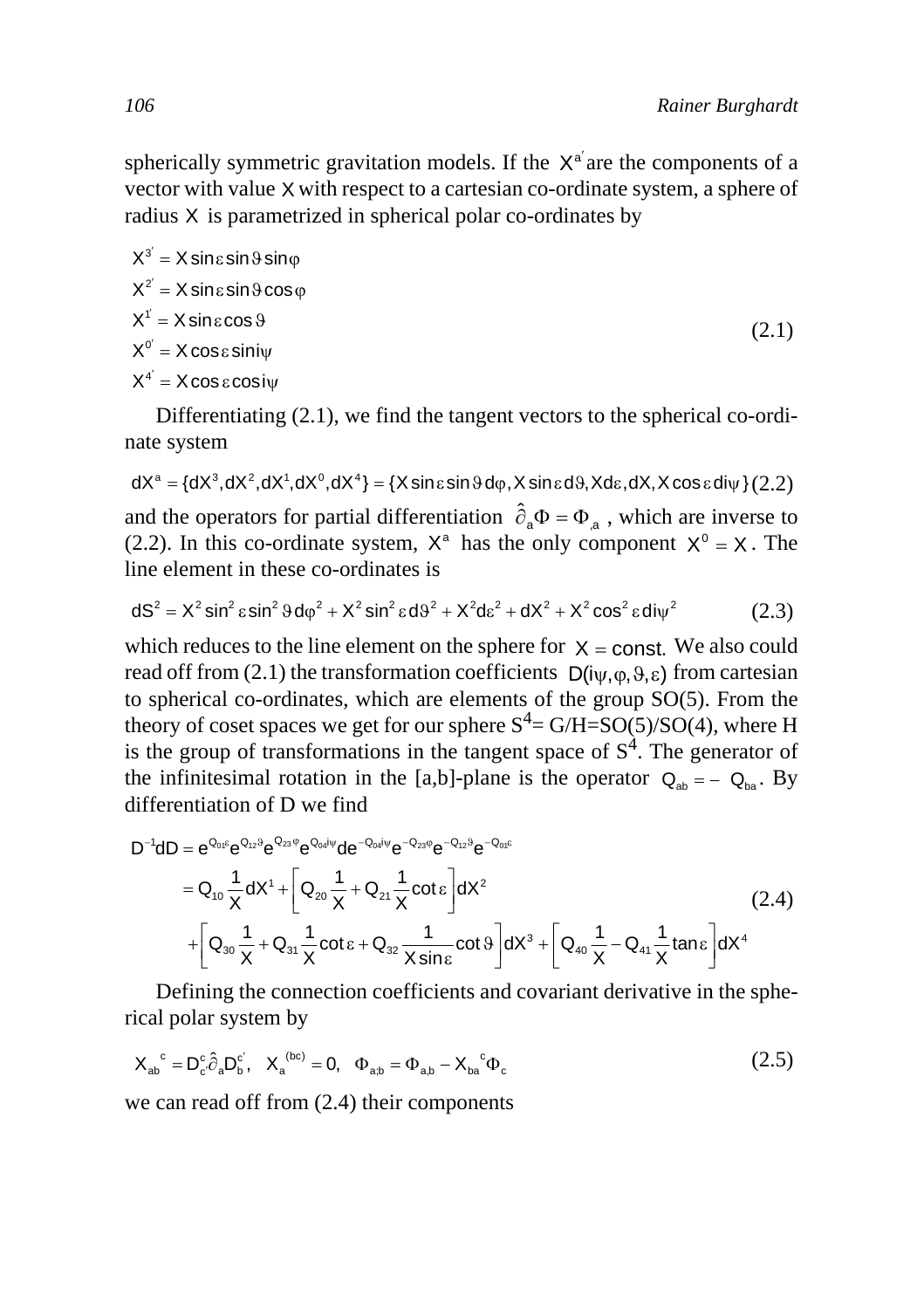$$
X_{10}^{1} = \frac{1}{X}, \ X_{20}^{2} = \frac{1}{X}, \ X_{21}^{2} = \frac{1}{X} \cot \epsilon
$$
  
\n
$$
X_{30}^{3} = \frac{1}{X}, \ X_{31}^{3} = \frac{1}{X} \cot \epsilon, \ X_{32}^{3} = \frac{1}{X \sin \epsilon} \cot \theta
$$
  
\n
$$
X_{40}^{4} = \frac{1}{X}, \ X_{41}^{4} = -\frac{1}{X} \tan \epsilon
$$
\n(2.6)

The 4-bein  $m_a = e_a^1, b_a = e_a^2, c_a = e_a^3, u_a = e_a^4$  defined on the sphere makes possible an alternative notation for the connection coefficients:

$$
X_{ab}^c = \hat{M}_{ab}^c + \hat{B}_{ab}^c + \hat{C}_{ab}^c + \hat{U}_{ab}^c
$$
  

$$
\hat{M}_{ab}^c = m_a \left[ \hat{M}_b m^c - m_b \hat{M}^c \right], \quad \hat{B}_{ab}^c = b_a \left[ \hat{B}_b b^c - b_b \hat{B}^c \right].
$$
  

$$
\hat{C}_{ab}^c = c_a \left[ \hat{C}_b c^c - c_b \hat{C}^c \right], \quad \hat{U}_{ab}^c = u_a \left[ \hat{U}_b u^c - u_b \hat{U}^c \right]
$$
  
(2.7)

The set of covariant derivatives

$$
\hat{\mathbf{M}}_{a,b} = \hat{\mathbf{M}}_{a,b} \hat{\mathbf{B}}_{a,b} = \hat{\mathbf{B}}_{a,b} - \hat{\mathbf{M}}_{ba}{}^c \hat{\mathbf{B}}_c, \hat{\mathbf{C}}_{a,b} = \hat{\mathbf{C}}_{a,b} - \hat{\mathbf{M}}_{ba}{}^c \hat{\mathbf{C}}_c - \hat{\mathbf{B}}_{ba}{}^c \hat{\mathbf{C}}_c
$$
\n
$$
\hat{\mathbf{U}}_{a,b} = \hat{\mathbf{U}}_{a,b} - \hat{\mathbf{M}}_{ba}{}^c \hat{\mathbf{U}}_c - \hat{\mathbf{B}}_{ba}{}^c \hat{\mathbf{U}}_c - \hat{\mathbf{C}}_{ba}{}^c \hat{\mathbf{U}}_c
$$
\n(2.8)

has the advantage that a tensor of an (n-m)-dimensional subspace covariantly differentiated by the (n-m)-method of (2.8) is also a tensor of the same (n-m) dimensional subspace. The derivatives have the nice property

$$
m_{a_i b} = 0, b_{a_i b} = 0, c_{a_i b} = 0, u_{a_i b} = 0.
$$
\n(2.9)

This method is a powerful tool for formulating covariantly field equations and (n-m)-dimensional Gaussian theorems. Inserting the relations above in the Ricci tensor

$$
R_{ab} = X_{ab}^c{}_{c} - X_{cb}^c{}_{a} - X_{da}^c X_{cb}^d + X_{ab}^c X_{dc}^d = 0.
$$
 (2.10)

the equations for (2.7) decouple:

$$
\begin{array}{l} \hat{\mathsf{M}}_{b_{\hat{i}a}} + \hat{\mathsf{M}}_{b}\hat{\mathsf{M}}_{a} = 0, \; \hat{\mathsf{B}}_{b_{\hat{i}a}} + \hat{\mathsf{B}}_{b}\hat{\mathsf{B}}_{a} = 0, \; \hat{\mathsf{C}}_{b_{\hat{i}a}} + \hat{\mathsf{C}}_{b}\hat{\mathsf{C}}_{a} = 0, \; \hat{\mathsf{U}}_{b_{\hat{i}a}} + \hat{\mathsf{U}}_{b}\hat{\mathsf{U}}_{a} = 0 \\ \hat{\mathsf{M}}_{\hat{i}^c}^c + \hat{\mathsf{M}}^c \hat{\mathsf{M}}_c = 0, \; \hat{\mathsf{B}}_{\hat{i}^c}^c + \hat{\mathsf{B}}^c \hat{\mathsf{B}}_c = 0, \; \hat{\mathsf{C}}_{\hat{i}^c}^c + \hat{\mathsf{C}}^c \hat{\mathsf{C}}_c = 0, \; \hat{\mathsf{U}}_{\hat{i}^c}^c + \hat{\mathsf{U}}^c \hat{\mathsf{U}}_c = 0 \end{array} \tag{2.11}
$$

where

$$
\left|\hat{M}_a\right| = \frac{1}{X}, \left|\hat{B}_a\right| = \frac{1}{X \sin \varepsilon}, \left|\hat{C}_a\right| = \frac{1}{X \sin \varepsilon \sin \vartheta}, \left|\hat{U}_a\right| = \frac{1}{X \cos \varepsilon}
$$
(2.12)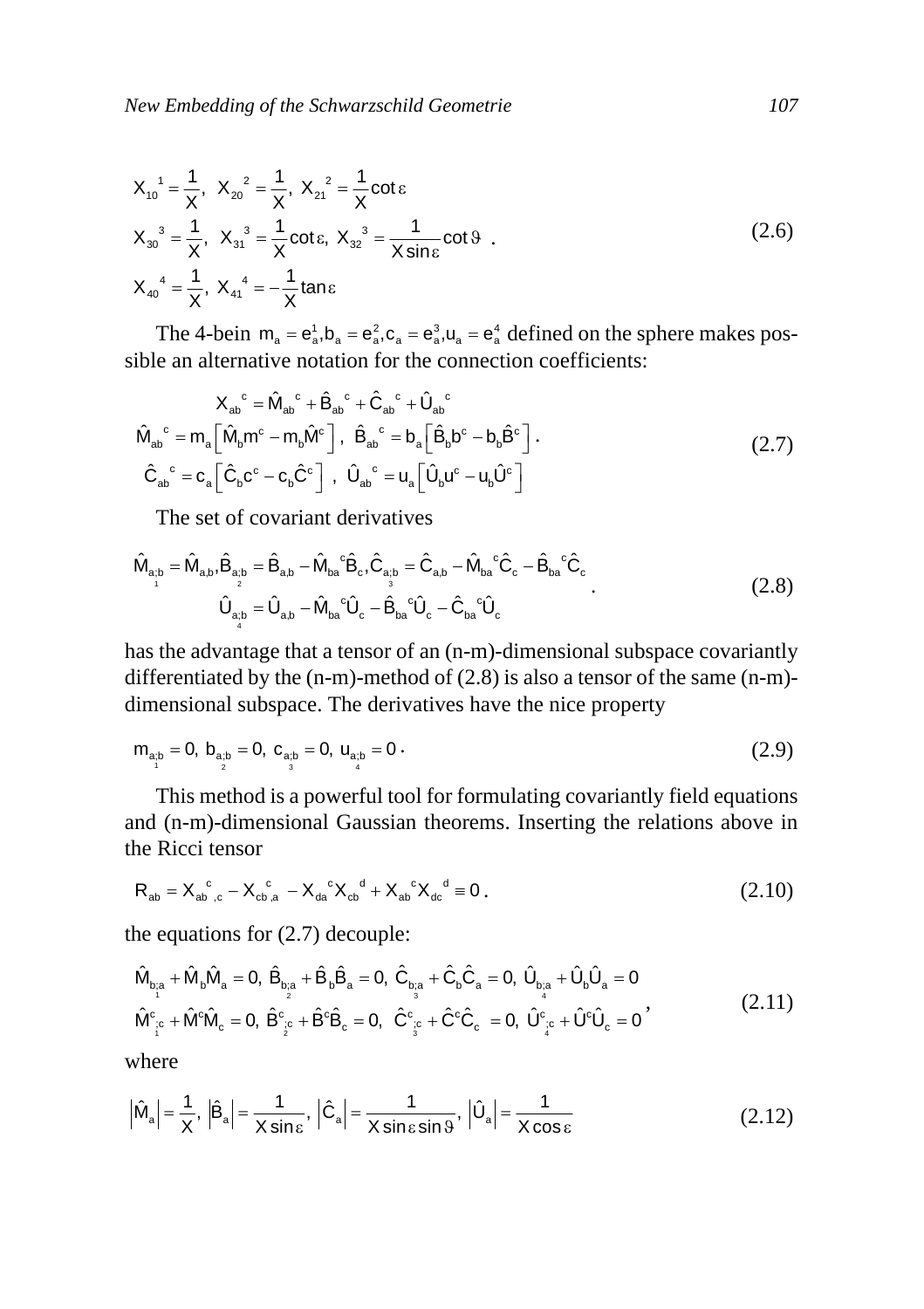are the curvatures of several circular intersections of the sphere (the inverse of the values of the curvature vectors) and the equations (2.11) are the field equations for the curvatures of these intersections. They will constitute a general frame for Schwarzschild field equations and possibly for other static gravitational theories. The Einstein equations

$$
G_{ab} = -\left[\hat{M}_{b_{c,a}^{*}} + (m_a m_b - g_{ab})\hat{M}_{\dot{c}^c}^c + {^{1}t}_{ab}\right] - \left[\hat{B}_{b_{c,a}^{*}} + (b_a b_b - g_{ab})\hat{B}_{\dot{c}^c}^c + {^{2}t}_{ab}\right] \\
-\left[\hat{C}_{b_{c,a}^{*}} + (c_a c_b - g_{ab})\hat{C}_{\dot{c}^c}^c + {^{3}t}_{ab}\right] - \left[\hat{U}_{b_{c,a}^{*}} + (u_a u_b - g_{ab})\hat{U}_{\dot{c}^c}^c + {^{4}t}_{ab}\right] = 0
$$
\n(2.13)

exhibit the conserved<sup>1</sup> quantities

$$
{}^{1}t_{ab} = \hat{M}_{a}\hat{M}_{b} + (m_{a}m_{b} - g_{ab})\hat{M}^{c}\hat{M}_{c}, \t{}^{1}t_{a}{}^{b}_{;b} = 0
$$
  
\n
$$
{}^{2}t_{ab} = \hat{B}_{a}\hat{B}_{b} + (b_{a}b_{b} - g_{ab})\hat{B}^{c}\hat{B}_{c}, \t{}^{2}t_{a}{}^{b}_{;b} = 0
$$
  
\n
$$
{}^{3}t_{ab} = \hat{C}_{a}\hat{C}_{b} + (c_{a}c_{b} - g_{ab})\hat{C}^{c}\hat{C}_{c}, \t{}^{3}t_{a}{}^{b}_{;b} = 0
$$
  
\n
$$
{}^{4}t_{ab} = \hat{U}_{a}\hat{U}_{b} + (u_{a}u_{b} - g_{ab})\hat{U}^{c}\hat{U}_{c}, \t{}^{4}t_{a}{}^{b}_{;b} = 0
$$
  
\n(2.14)

Cutting off the extra dimension  $(a, b=0)$ , the Ricci tensor on the sphere  $X = \text{const.}$  has the well known form

$$
P_{mn} = \frac{3}{X^2} g_{mn} , \qquad m, n = 1,...,4 . \tag{2.15}
$$

For later use we note

$$
X_{,0} = 1, \ X_{,1} = 0, \ a = \cos \epsilon, \ v = \sin \epsilon \ \ , \ a_{,0} = 0, \ a_{,1} = -\frac{v}{X}, \ v_{,0} = 0, \ v_{,1} = \frac{a}{X} \ . \tag{2.16}
$$

#### **3. The four-dimensional theory**

We expand the relation  $X_a X^{a'} = X^2$  to

$$
(\mathbf{x}_{a'} - \overline{\mathbf{x}}_{a'}) (\mathbf{x}^{a'} - \overline{\mathbf{x}}^{a'}) = \mathbf{X}^2 ,
$$
\n(3.1)

where the  $X^{\alpha'}$  are the co-ordinates of the tip and the  $\bar{x}^{\alpha'}$  those of the tail of the vector  $X^{\alpha'}$ . To begin with, we reduce the dimensions of our problem to . Then it is easy to show that Schwarzschild's parabola and Neil's parabola<sup>2</sup> (evolute of Schwarzschild's parabola)  $\left\{ \mathbf{x}^{\alpha},\mathbf{x}^{\dagger}\right\} =\left\{ \mathsf{R},\mathsf{r}\right\} ,\ \left\{ \overline{\mathbf{x}}^{\alpha},\overline{\mathbf{x}}^{\dagger}\right\} =\left\{ \overline{\mathsf{R}},\overline{\mathsf{r}}\right\}$ 

There does not seem to be any relation to physical conservation laws.

<sup>2</sup> We only use the positive and negative branch respectively.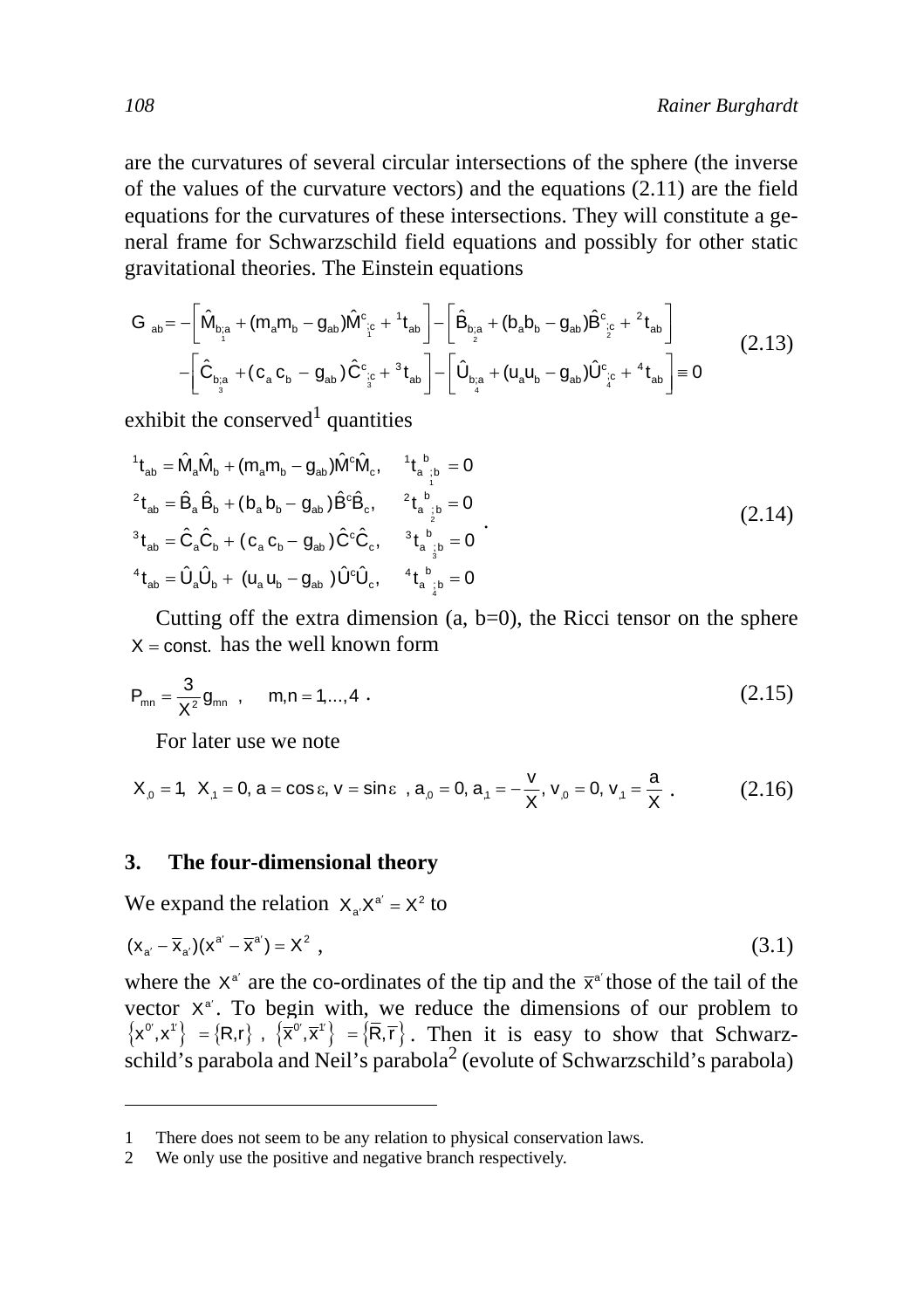$$
R^{2} = 8M(r - 2M), \quad \bar{R}^{2} = \frac{2}{M} \left(\frac{\bar{r}}{3} - 2M\right)^{3}
$$
 (3.2)

satisfy (3.2), if  $X = \sqrt{2}r^3/M$  is the value of the vector of curvature  $X^a$  of the Schwarzschild parabola and the relation  $\bar{r} = 3r$  is used. Since all curves parallel to Schwarzschild's parabola with respect to their normals have the same evolute (3.2), equ. (3.1) is satisfied by this family of curves and Neil's parabola. These curves and their orthogonal trajectories, which are straight lines and tangents to Neil's parabola set up a co-ordinate system in the [0',1']-plane. Rotating these curves through the angles  $9, \varphi$ , i $\psi$ , an all-over-space curvilinear coordinate system suitable for describing Schwarzschild theory is fixed. The Schwarzschild parabola by rotation through 9 and  $\varphi$  creates Flamm's hyperparaboloid. The real image of the imaginary rotation through  $\psi$  of (3.2), first equation, is a hyperbolic-parabolic surface. Neil's parabola is rotated in the same way and generates the second surface. For the description of the doublesurface theory we use the variables  $\{r, R, \overline{r}, R, \vartheta, \varphi, i\psi\}$ . Since the evolute is the same for the Schwarzschild parabola and all curves parallel to it, one variable is redundant and can be eliminated by (3.2), second equation. Therefore, we are left with *six* variables  $\{r, R, \overline{r}, \vartheta, \varphi, i\psi\}$  in agreement with Kasner's proof. The difference to Kasner is that three of them are necessary to describe the geometry in the [0',1']-plane. We will see that the spherical structure of group space discussed in chap.1 and its map to a parabolic double surface provide the possibility for embedding Schwarzschild geometry in a five-dimensional flat space.

Restricting ourselves to two dimensions again and rewriting (3.1) and (2.1) as

$$
(R - \overline{R})^2 + (r - \overline{r})^2 = X^2, \quad X = X(r, \overline{r}, R, \overline{R}), \quad X^0 = X \cos \epsilon = Xa, \quad X^{\dagger} = X \sin \epsilon = Xv, \quad (3.3)
$$

we extract the all-over-space functions

$$
(r, \overline{r}, R, \overline{R}) = \frac{R - \overline{R}}{X}, \quad v(r, \overline{r}, R, \overline{R}) = \frac{r - \overline{r}}{X}, \quad a^2 + v^2 = 1.
$$
 (3.4)

Evidently, these quantities are constant along the straight lines of the coordinate net but vary along the parallel curves. Defining the derivatives with respect to local reference systems spanned by the co-ordinates defined above

$$
\partial_0 = \mathbf{a} \frac{\partial}{\partial \mathbf{R}} + \mathbf{v} \frac{\partial}{\partial \mathbf{r}}, \quad \partial_1 = -\mathbf{v} \frac{\partial}{\partial \mathbf{R}} + \mathbf{a} \frac{\partial}{\partial \mathbf{r}}, \quad \Phi_{|a} = \partial_a \Phi,
$$
\n
$$
\partial_{\overline{0}} = \mathbf{a} \frac{\partial}{\partial \mathbf{R}} + \mathbf{v} \frac{\partial}{\partial \mathbf{r}}, \quad \partial_{\overline{1}} = -\mathbf{v} \frac{\partial}{\partial \mathbf{R}} + \mathbf{a} \frac{\partial}{\partial \mathbf{r}}, \quad \Phi_{|\overline{a}} = \partial_{\overline{a}} \Phi,
$$
\n(3.5)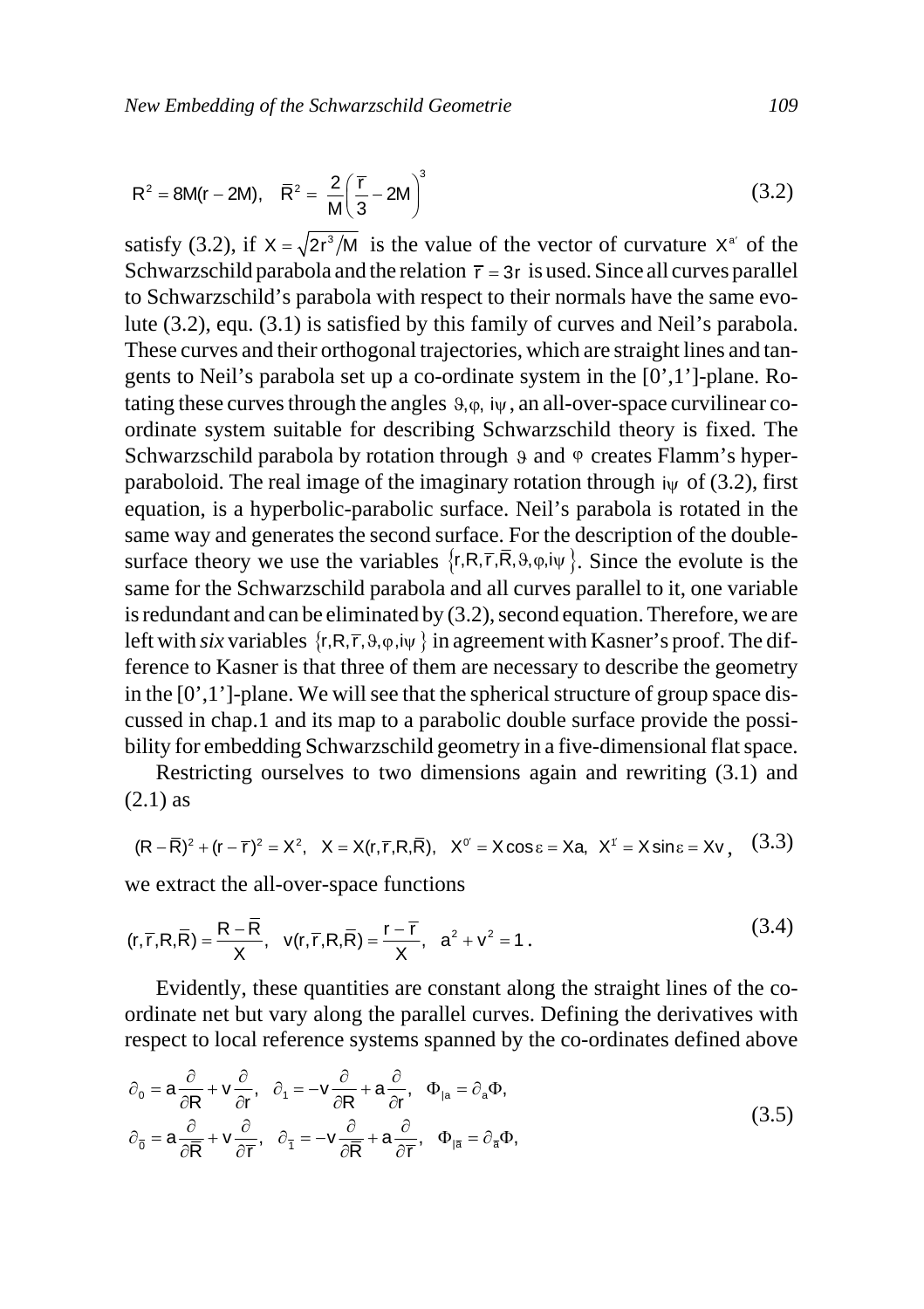and applying this on (3.4), we get

$$
a_{_{|0}}=0,\quad a_{_{|1}}=-\frac{v}{X}, v_{_{|0}}=0,\quad v_{_{|1}}=\frac{a}{X},\quad a_{_{|\overline{0}}}=0,\quad a_{_{|\overline{1}}}=\frac{v}{X}, v_{_{|\overline{0}}}=0,\quad v_{_{|\overline{1}}}=-\frac{a}{X}.\tag{3.6}
$$

We note, that the slope of the parabola and its parallel curves is  $-\tan \epsilon = -\frac{v}{a}$ , where  $\epsilon$  is taken to be cw for later convenience and has the range  $[\pi/2, 0]$ . v is negative for the positive branches of these curves. For the straight lines with ascent  $dR/dr = a/v$  and for the curves with ascent  $dR/dr = -v/a$  the tangent vectors are

$$
dx^0 = adR + vdr = \frac{1}{v}dr, dx^1 = -vdR + adr = \frac{1}{a}dr,
$$
 (3.7)

and for Neil's parabola with ascent  $d\overline{R}/d\overline{r} = a/v$ 

$$
d\overline{x}^0 = ad\overline{R} + vd\overline{R} = \frac{1}{v}d\overline{r}, \quad d\overline{x}^1 = -vd\overline{R} + ad\overline{r} = 0.
$$
 (3.8)

The change of the vector of curvature

$$
dX^{a} = \left\{ dx^{0} - d\overline{x}^{0}, dx^{1} \right\}
$$
 (3.9)

has three contributions:  $dx^0$  by proceeding from a curve to a neighboring curve,  $d\bar{x}^0$  on the evolute and  $d\mathsf{x}^1$  on the parallel curves of the net by constraining the motion of  $X^a$  to one of these curves.

Considering the Schwarzschild parabola (3.2) and applying the relations below  $(3.2)$ , we get, from  $(3.4)$ ,

$$
a = \sqrt{1 - 2M/r}, \quad v = -\sqrt{2M/r} \quad , \tag{3.10}
$$

where v is the velocity of a freely falling observer and  $a^{-1}$  the Lorentz factor of this motion. The vector of curvature constrained to Schwarzschild parabola is

$$
\rho(r) = X\big|_{\text{parabola}} = \sqrt{2r^3/M}, \quad \partial_+ \rho(r) = -3\frac{a}{v},\tag{3.11}
$$

where the second equation of (3.11) deserves some attention. In contrast to the all-over-space function  $X(r, R, \overline{r}, \overline{R})$ ,  $\partial_1 X = 0$ , the changes (3.11), second equation of  $\rho(r)$  can be measured on the Schwarzschild parabola. For better understanding we interpret  $\rho(r)$  as the parameter of the family of orthogonal trajectories of the parabola, where  $\rho$  = const. denotes a specific line of this family. Therefore, we can take  $\rho(r)$  as a potential and  $\partial_1 \rho(r)$  as the gradient of this potential. Thus  $\rho(r)$  is a well-defined function on the Schwarzschild parabola. With the aid of (3.3), (3.4) we are able to split the space-like tangent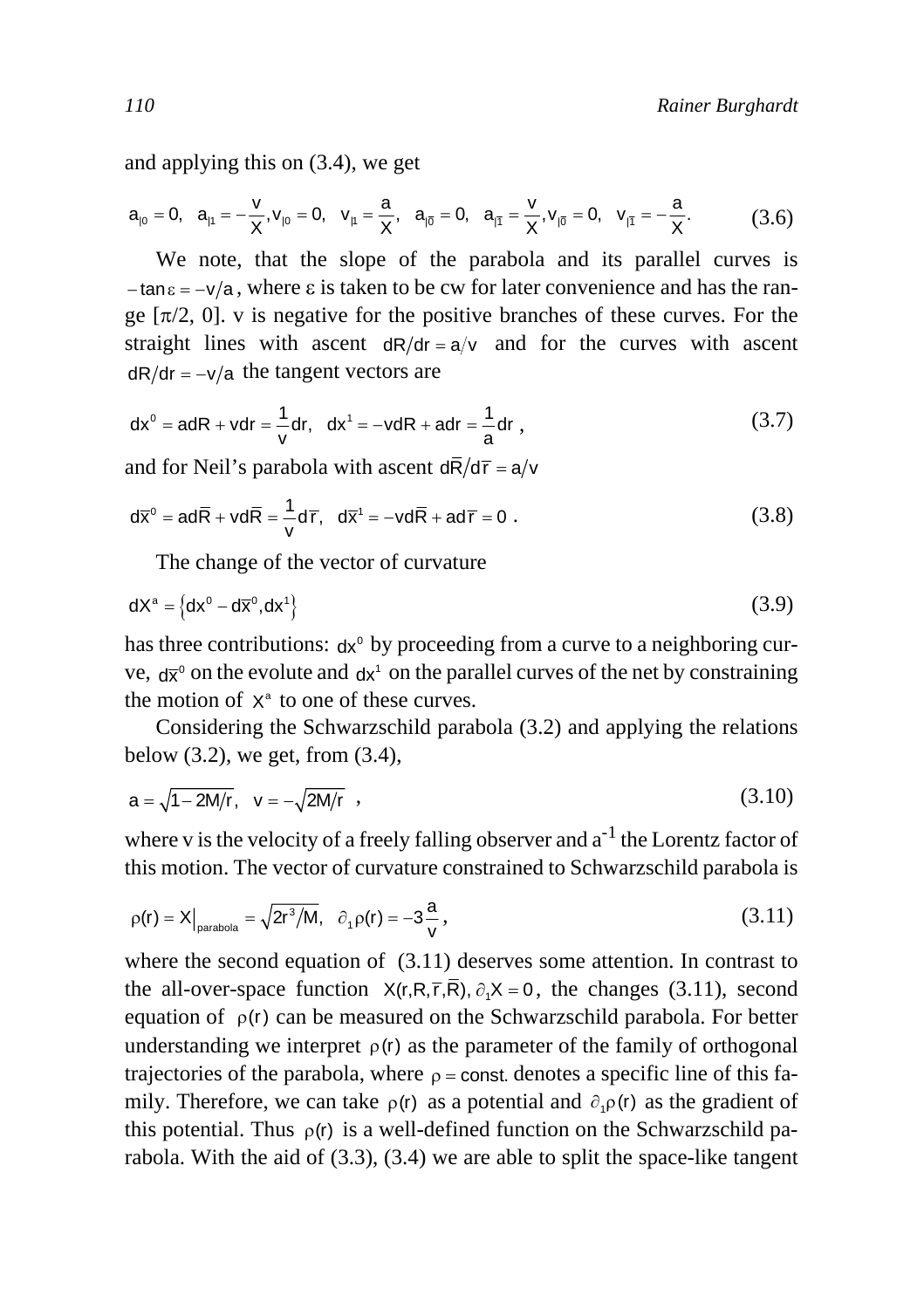vectors of the group space into the tangent vectors of the two surfaces of rotation

$$
dX^2 = Xvd9 = rd9 - \overline{r}d9, \quad dX^3 = Xv \sin 9d\varphi = r \sin 9d\varphi - \overline{r} \sin 9d\varphi \tag{3.12}
$$

The time-like vector results from two surfaces of translation with a topology different from those of the space-like surfaces of rotation. The Schwarzschild co-ordinate time element is the infinitely small area

$$
dt = \rho \, d\psi \tag{3.13}
$$

arising from the transport of  $\rho$  along the hyperbolic intersections of the surfaces of translation by  $d\psi$ . The physical time element

$$
dx^4 = i \rho a d\psi = i a d t \tag{3.14}
$$

is the projection of this area onto the plane normal to the symmetry axis of the parabola.

With the definition of the projector (the upper index refers to the group space and the lower index to the double surface)

$$
P_3^3 = P_2^2 = \frac{Xv}{r}, \quad P = P_0^0 = P_1^1 = P_4^4 = \frac{X}{\rho}, \quad P_2^2\Big|_{\text{parabola}} = -2, \quad P\Big|_{\text{parabola}} = 1 \tag{3.15}
$$

we are able to calculate the induced metric  $(m, n = 1, 2, \ldots, 4)$ 

$$
dx^c = (P^{-1})^c_a dX^a, \quad ds^2 = g_{mn} (P^{-1})^m_a (P^{-1})^n_b dX^a dX^b = \rho^2 d\epsilon^2 + r^2 d\vartheta^2 + r^2 \sin^2 \vartheta d\phi^2 - \rho^2 a^2 d\psi^2.
$$

(3.16)

As we have to take for the parabola the constrained functions (3.10) and (3.11), second equation, we get with  $dv = ad\varepsilon$ ,  $dv(r) = (1/\rho(r))dr$  and  $p(r)$ d $\epsilon = (1/a(r))$ dr the Schwarzschild metric

$$
ds^{2} = a^{-2}dr^{2} + r^{2}d\theta^{2} + r^{2}\sin^{2}d\phi^{2} - a^{2}dt^{2}, \quad a = \sqrt{1 - 2M/r}
$$
 (3.17)

We note that (3.17) is *not* the metric on the surface created by rotation of the Schwarzschild parabola but the metric of this surface with an additional function  $\rho(r)$  invoked by the second surface. This we call the physical surface.

#### **4. The field equations**

By use of the projectors, we derive the connection coefficients and the covariant derivative due to the displacement dx<sup>a</sup>

$$
\partial_{a} = P_{a}^{b} \hat{\partial}_{b}, \quad A_{ab}^{c} = P_{a}^{d} X_{ab}^{c}, \quad \Phi_{a||b} = \Phi_{a|b} - A_{ba}^{c} \Phi_{c}
$$
\n
$$
\tag{4.1}
$$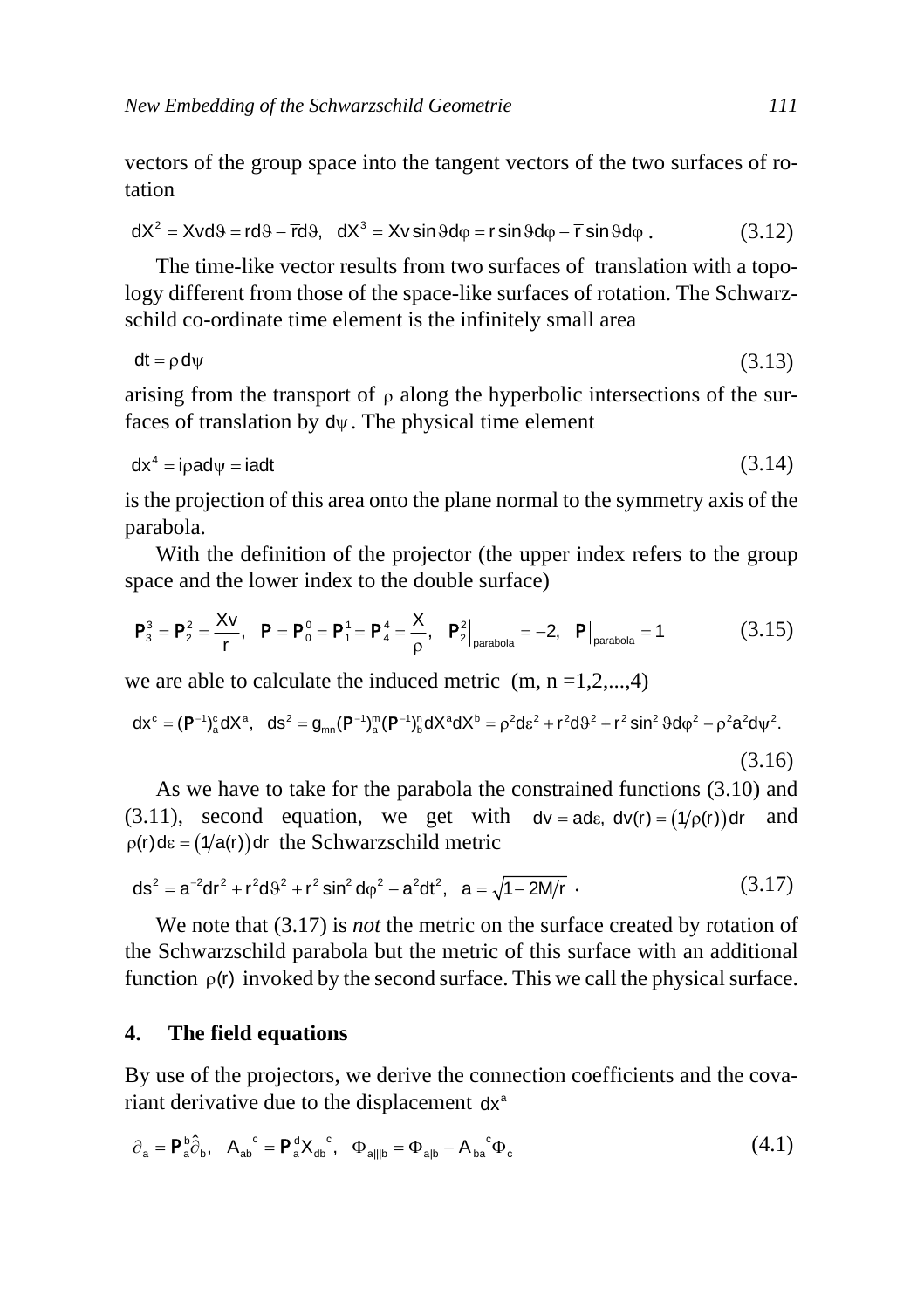and we recover the projectors (3.15) by  $X^a_{\parallel b} = P^a_b$  in contrast to  $X^a_{b} = \delta^a_b$ ,  $X^{a'}_{b} = D^{a'}_b$ . From (2.6), we get new quantities

$$
M_0 = \frac{1}{\rho}, B_0 = \frac{v}{r}, B_1 = \frac{a}{r}, C_0 = \frac{v}{r}, C_1 = \frac{a}{r}, C_2 = \frac{1}{r} \cot \theta, U_0 = \frac{1}{\rho}, U_1 = -\frac{1}{\rho} \frac{v}{a}
$$
(4.2)

and a set equivalent to (2.7). Inserting (3.10) into  $U_1$ , we get for  $U_1$  the Schwarzschild gravitational field strength  $-\frac{1}{2}$ . We obtain the projection of the Riemann tensor by −≟¦<br>ar

$$
R_{abc}^{d}(A) = 2\left[A_{[bc\,|a]}^{d} + A_{[bc}^{d}A_{a]f}^{d} + A_{[ba]}^{d}A_{bc}^{d}\right]
$$
  

$$
P_{a}^{g}P_{b}^{h}R_{ghc}^{d}(X) = R_{abc}^{d}(A) + 2X_{fc}^{d}P_{[a||b]}^{f} = 0
$$
 (4.3)

We note that  $R_{abc}^d(A)$  is the curvature tensor of the physical surface defined above, but *not* the Riemann tensor of one single member of the double surface discussed in chap. 3. But we also note that the description of a double surface is fairly equivalent to the description of a single surface. Thus it is not surprising that gravitational field equations may be interpreted in the framework of a double surface theory. Evaluating the last term of (4.3), we have to pay attention to the case where the motion of  $\rho$  is constrained to the parabola. The action of

$$
P = \frac{X(r, R, \overline{r}, \overline{R})}{\rho(r)}
$$

on a quantity is to interchange the functional dependence. Differentiating p we then have to use  $(3.11)$ . Instead of  $(2.11)$ , we get, from the contraction of (4.3), the field equations

$$
M_{a||b} + M_{a}M_{b} = M_{a}P_{b}, B_{a||b} + B_{a}B_{b} = 0, C_{a||b} + C_{a}C_{b} = 0, U_{a||b} + U_{a}U_{b} = U_{a}P_{b}
$$
  
\n
$$
P_{0} = 0, P_{,1} = 3\rho \frac{a}{v}
$$
 (4.4)

If all terms with summation over the extra dimension are isolated, the four-dimensional reduction of (4.3) can be written as

$$
R_{mn}^s(A) + Z_{mn}^s = 0, Z_{mn}^s = A_{nr}^0 A_{m0}^s - A_{nr}^0 A_{n0}^s + 2X_{tr}^s P_{[m||n]}^t
$$
\n(4.5)

where the extra term Z supplies the components

$$
Z_{121}^{\quad \ \ 2}=Z_{131}^{\quad \ 3}=Z_{242}^{\quad \ 4}=Z_{343}^{\quad \ 4}=-\frac{2}{\rho^2},\;\;Z_{141}^{\quad \ 4}=Z_{232}^{\quad \ 3}=\frac{4}{\rho^2}\;,
$$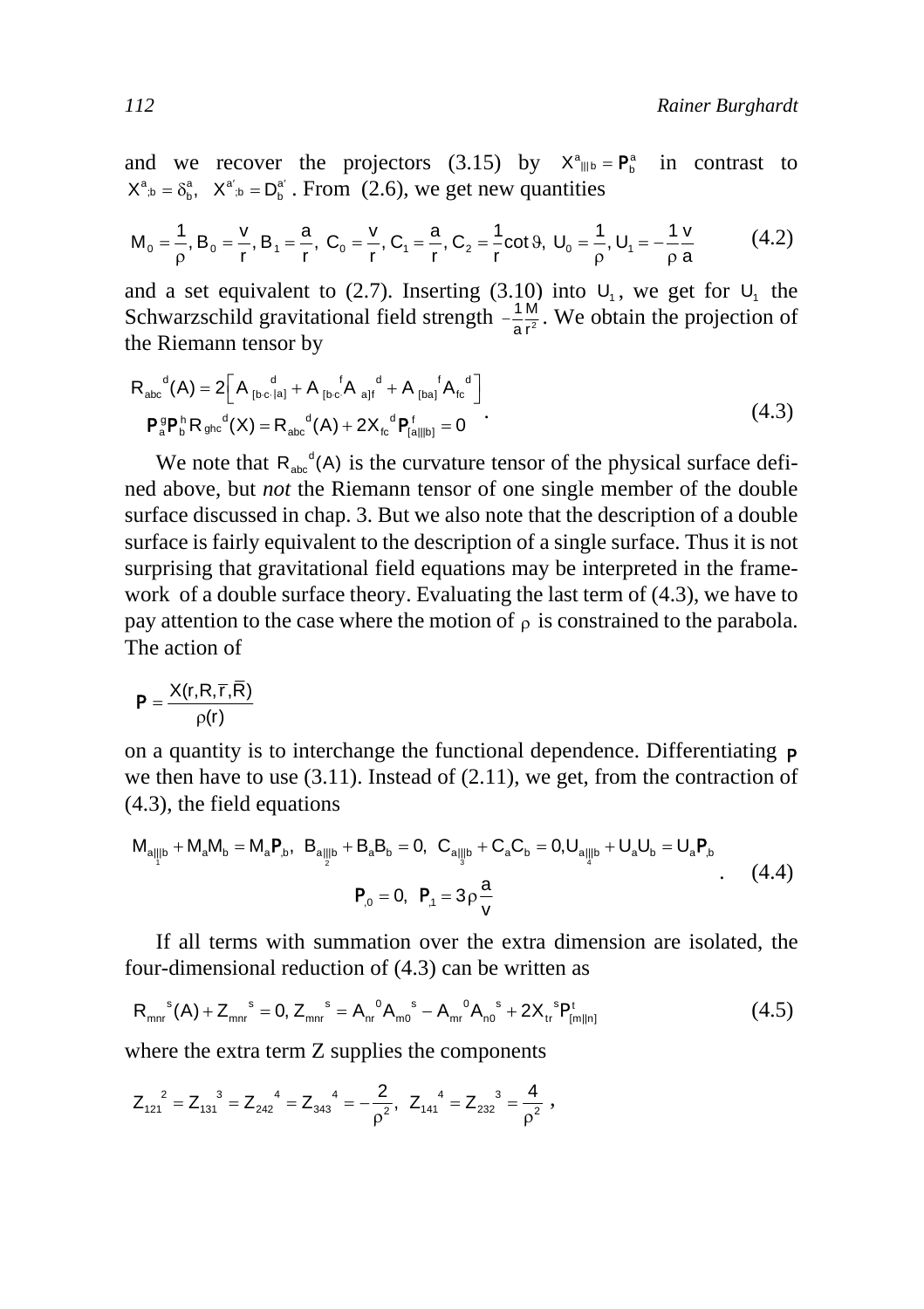expected for the Schwarzschild theory, and  $R_{mn}$ <sup>r</sup>(A) has Riemannian properties. As  $Z_{mn}^r = 0$  the embedded physical surface is Ricci-flat. In four dimensions (4.4) is less amazing, though there are more expressions on the right side of these equations, having their origin from the extra dimensions. Therefore we restrict ourselves to noting the Schwarzschild Ricci tensor in a covariant form<sup>3</sup>

$$
R_{mn}(A) = -\left[B_{m_{\frac{1}{2}n}} + B_{m}B_{n}\right] - b_{m}b_{n}\left[B_{\frac{1}{2}r}^{r} + B^{r}B_{r}\right] - \left[C_{m_{\frac{1}{3}n}} + C_{m}C_{n}\right] - c_{m}c_{n}\left[C_{\frac{1}{3}r}^{r} + C^{r}C_{r}\right]
$$
  
-
$$
\left[U_{m_{\frac{1}{4}n}} + U_{m}U_{n}\right] - u_{m}u_{n}\left[U_{\frac{1}{4}r}^{r} + U^{r}U_{r}\right] = 0, B_{[m_{\frac{1}{2}n}]} = 0, C_{[m_{\frac{1}{3}n}]} = 0, U_{[m_{\frac{1}{4}n}]} = 0
$$
 (4.6)

The Schwarzschild gravitational field strength  $g = -U_1$ , differs from Newton's analogue  $g_N = -k m/r^2$  by the factor  $\alpha = a^{-1} = 1/\sqrt{1 - 2M/r}$  and is increasing towards the center of gravitation stronger than  $g_N$  and tends towards an infinite value at  $r = 2M$ . As the last bracket of the field equation vanishes, we have

$$
divg = g^2 \tag{4.7}
$$

where  $g^2$  is the energy density due to the self-interaction [H.-J.Treder, Ann. d. Phys. 35, 137, 1978; H.-J. Treder, W. Yourgrau; Phys. Lett. 64A, 25, 1977] of the gravitational field. By integration over the volume

$$
\int_{V} dV = \int_{r_s}^{\infty} \int_{0}^{\pi} \int_{0}^{2\pi} \alpha r^2 \sin \theta dr d\theta d\phi,
$$

r<sub>s</sub> being the radial Schwarzschild co-ordinate for the surface of a stellar object, we get

$$
\int_{V} \text{divgdV} = 4\pi k m [\alpha(\mathbf{r_s}) - 1] \tag{4.8}
$$

If we compare (4.5) with the corresponding Newtonian expression  $\int$ divg<sub>N</sub>dV<sub>N</sub> = −4 $\pi$ km we find the field energy to be repulsive, as a negative mass would be. The co-ordinate r of the flat embedding space is not suitable for describing the radial line element  $dx^1 = (1/a)$  dr at the vertex  $r = 2M$  of the Schwarzschild parabola. With the slope  $dR/dr = -v/a$  we also get  $dx^1 = -(1/v)$  dR. At the vertex the tangent vector  $dx^1 = dR$  is normal to the symmetry axis of the parabola. The physical surface is regular everywhere and there is not much room for time journeys and all that in our purist geometrical picture. As M is the parameter for the mass of a stellar object cove-

<sup>3</sup> If four-dimensional labels m,n,r are combined with the operator for covariant differentiation than only the four-dimensional components of the connection coefficients are used.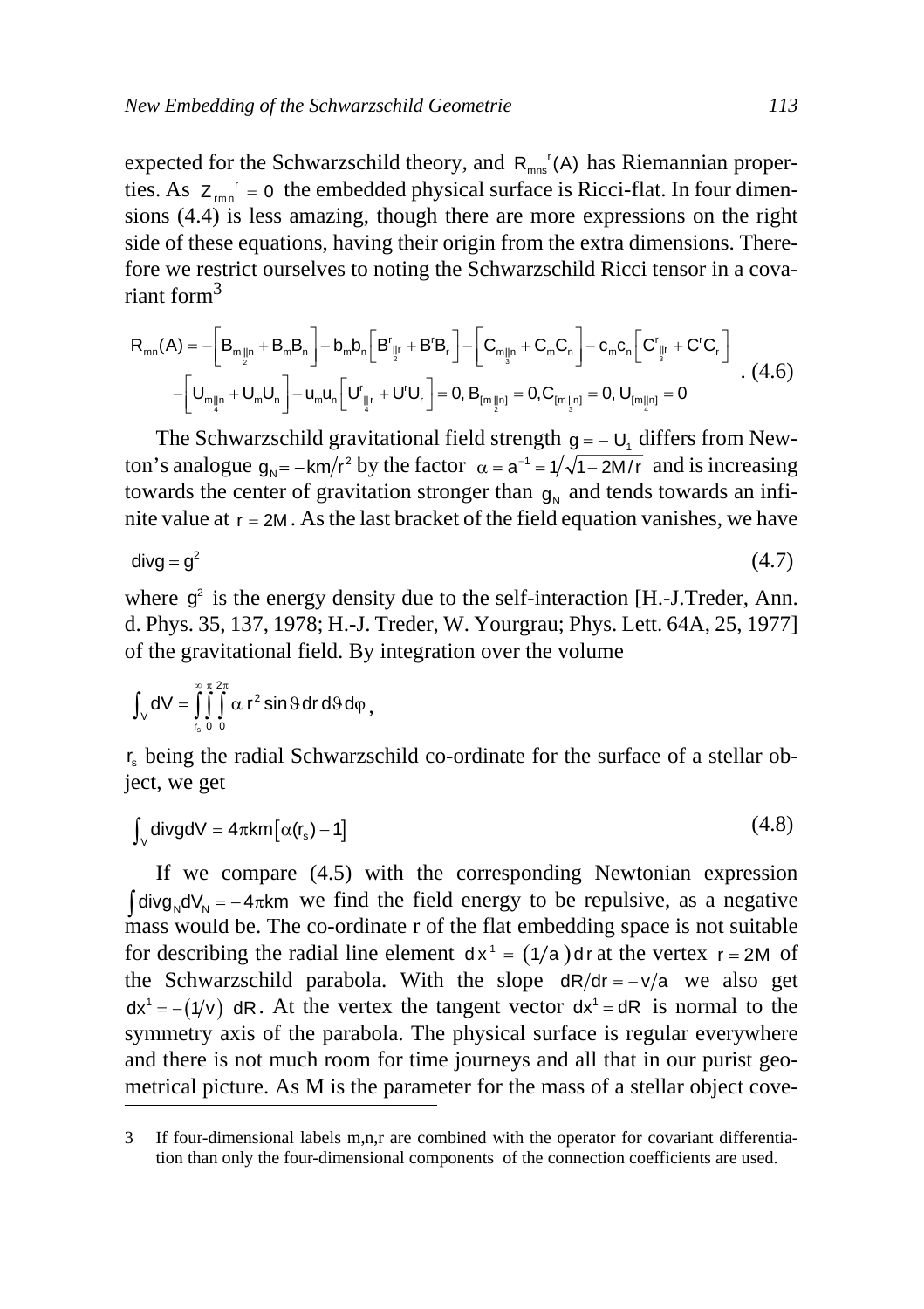ring a region from  $r = 0$  to  $r_s$ , the exterior Schwarzschild solution has to be extended beyond  $r<sub>s</sub>$  by the interior solution. The geometrical properties of the space-like part of the interior solution has been elucidated by L. Flamm [Phys. Z. 17, 448, 1916]. The space-like interior metric is the metric of a sphere with radius  $\mathsf R$ . One easily finds a relation of this radius to the Schwarzschild parabola:  $\rho(r_s) = 2R$  [R. Burghardt, New embedding of Schwarzschild geometry. II. Interior solution, ARG 03-2001, http://arg.at.tf] Since any realistic model of a stellar object has to be described by a complete solution, the Schwarzschild throat is covered by a trough, and problems with 'singularities' don't occur. H.-J.Treder et al. [Mercier, Treder, Yourgrau; On general relativity and gravitation, Berlin 1979] considered a general ansatz for a time-dependent Schwarzschild solution which reduces via Birkhoff-theorem to the complete static Schwarzschild solution.

#### **5. The freely falling system**

We envisage now an interesting example of the action of the group H, the group of transformations in the tangent space of the sphere  $S<sup>4</sup>$ . The transition to a freely falling system (in this chapter denoted by primed indices) is performed by the transformation

$$
H_1^{\nu} = H_4^{\nu} = \cos i \chi = \alpha, \quad H_4^{\nu} = -H_1^{\nu} = \sin i \chi = i \alpha v, \quad \alpha = \frac{1}{\sqrt{1 - \frac{2M}{r}}}, \quad v = -\sqrt{\frac{2M}{r}} \tag{5.1}
$$

which is a generalized Lorentz transformation if referred to the physical surface. The covariant differentiation in terms of the freely falling system includes the inhomogeneous term  $\Lambda$ :

$$
\Phi_{a'b'} = H_a^a H_b^b \Phi_{ab} = \Phi_{a'b'} - \Lambda_{b'a'}{}^{c'} \Phi_{c'} - X_{b'a'}{}^{c} \Phi_{c'},~~ \Lambda_{b'a'}{}^{c'} = H_c^c H_{a'b'}^c = i \chi^c_{~a'b'},~~ \chi^{4'}_{~\gamma} = \chi^4_{~\gamma} = \chi~~(5.2)
$$

but it would be rash to combine this inhomogeneous term with the connection coefficients, as is usually done in tensor analysis. One could show that with the transformed quantities

$$
\hat{\mathsf{M}}_{\mathsf{O}'} = \hat{\mathsf{M}}_{\mathsf{O}}, \quad \hat{\mathsf{B}}_{\mathsf{O}'} = \frac{1}{X}, \quad \hat{\mathsf{B}}_{\mathsf{f}'} = \frac{1}{X\mathsf{v}}, \quad \hat{\mathsf{B}}_{\mathsf{d}'} = -\frac{\mathsf{i}}{X}, \quad \hat{\mathsf{U}}_{\mathsf{O}'} = \hat{\mathsf{U}}_{\mathsf{O}}, \quad \hat{\mathsf{U}}_{\mathsf{f}'} = \alpha \hat{\mathsf{U}}_{\mathsf{I}}, \quad \hat{\mathsf{U}}_{\mathsf{d}'} = -\mathsf{i}\alpha \mathsf{v} \hat{\mathsf{U}}_{\mathsf{I}} \tag{5.3}
$$

and with the definitions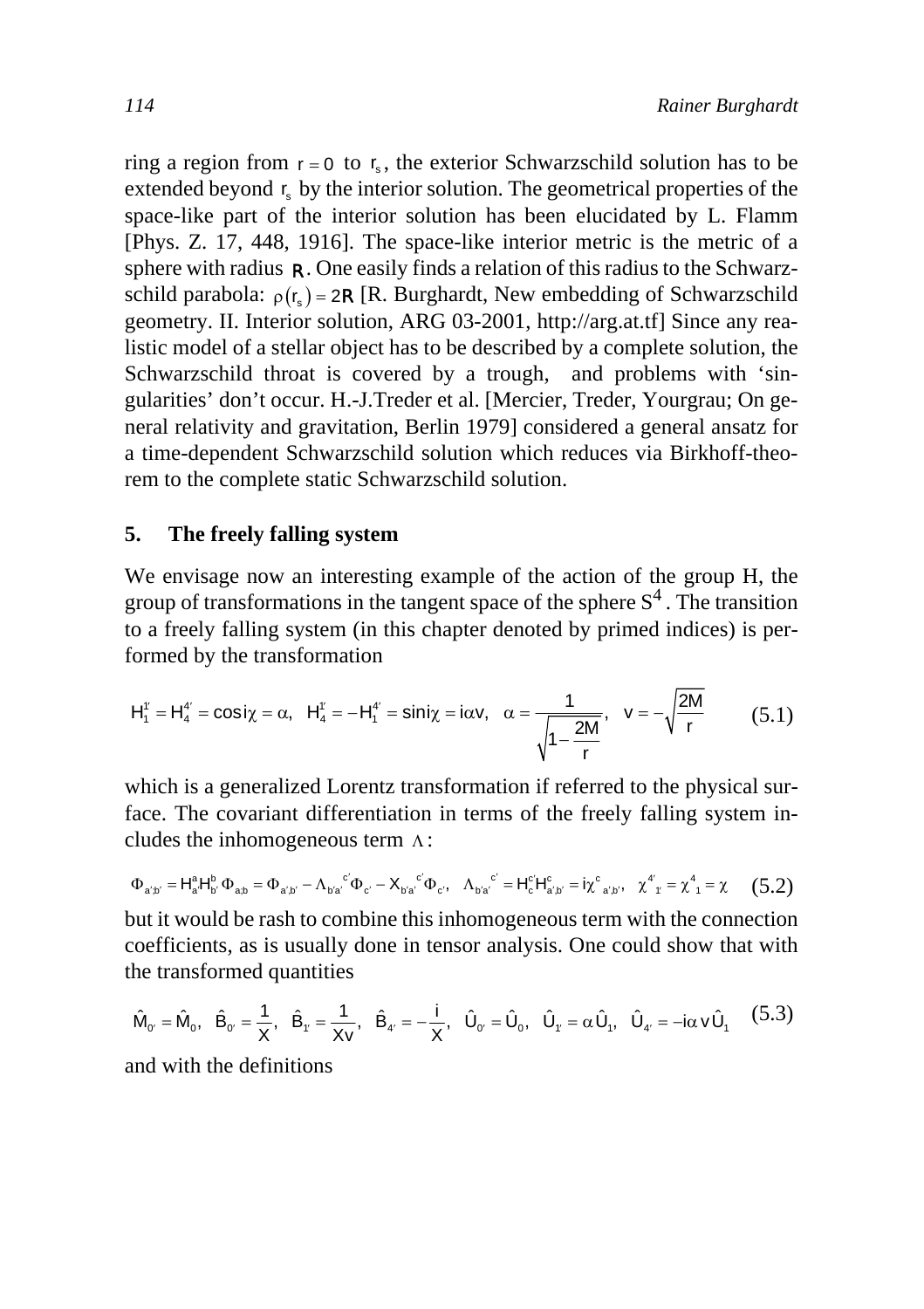$$
\hat{\mathsf{M}}_{a_{\hat{i}_{\hat{i}}}\mathsf{b}'} = \hat{\mathsf{M}}_{a_{\hat{i}}\mathsf{b}'} - \Lambda_{b_{\hat{i}}a^{\hat{c}}}\hat{\mathsf{M}}_{c}, \hat{\mathsf{B}}_{a_{\hat{i}_{\hat{i}}}\mathsf{b}'} = \hat{\mathsf{B}}_{a_{\hat{i}}\mathsf{b}'} - \Lambda_{b_{\hat{i}}a^{\hat{c}}}\hat{\mathsf{B}}_{c'} - \hat{\mathsf{M}}_{b_{\hat{i}}a^{\hat{c}}}\hat{\mathsf{B}}_{c'}
$$
\n
$$
\hat{\mathsf{C}}_{a_{\hat{i}_{\hat{j}}}\mathsf{b}'} = \hat{\mathsf{C}}_{a_{\hat{i}}\mathsf{b}'} - \Lambda_{b_{\hat{i}}a^{\hat{c}}}\hat{\mathsf{C}}_{c'} - \hat{\mathsf{M}}_{b_{\hat{i}}a^{\hat{c}}}\hat{\mathsf{C}}_{c'} - \hat{\mathsf{B}}_{b_{\hat{i}}a^{\hat{c}}}\hat{\mathsf{C}}_{c'}
$$
\n
$$
\hat{\mathsf{U}}_{a_{\hat{i}_{\hat{i}}}\mathsf{b}'} = \hat{\mathsf{U}}_{a_{\hat{i}}\mathsf{b}'} - \Lambda_{b_{\hat{i}}a^{\hat{c}}}\hat{\mathsf{U}}_{c'} - \hat{\mathsf{M}}_{b_{\hat{i}}a^{\hat{c}}}\hat{\mathsf{U}}_{c'} - \hat{\mathsf{B}}_{b_{\hat{i}}a^{\hat{c}}}\hat{\mathsf{U}}_{c'} - \hat{\mathsf{C}}_{b_{\hat{i}}a^{\hat{c}}}\hat{\mathsf{U}}_{c'}
$$
\n
$$
(5.4)
$$

the system of field equations  $(2.11) - (2.14)$  is invariant under the transformation of H. As the projectors  $P_b^a$  are invariant too, the same holds for the system of equations (4.4) and (4.6). The primed field equations just stand for the predictions a freely falling observer would make for the physics of a static observer. The constituents of the field equations transform like tensors under H, but this is not surprising. The geometrical background of the quantities  $\hat{M}, \hat{B}, \hat{C}, \hat{U}$  is the curvatures (2.12) of several intersections of the surface which are expected to be invariant.

Now we have to investigate how to formulate the physics of the freely falling observer. For this purpose, we rearrange some terms in the primed version of the Ricci tensor. We will show this only in short. As under H the bein vectors combine to

$$
m_{a'}=H_1^{\dagger}m_{a'}+H_4^{\dagger}u_{a'}=\delta_{a'}^{\dagger},\quad u_{a'}=H_1^{4'}m_{a'}+H_4^{4'}u_{a'}=\delta_{a'}^{4'}
$$

the components of  $\hat{M}$  and  $\hat{U}$  get mixed under this transformation

$$
\dot{M}_{ab}^{c'} + \dot{U}_{ab}^{c'} = H_{a'}^{a}H_{b'}^{b}H_{c}^{c'}[\hat{M}_{ab}^{c'} + \hat{U}_{ab}^{c'}] + \Lambda_{a'b}^{c'}
$$
\n
$$
\dot{B}_{ab}^{c'} = H_{a}^{a}H_{b}^{b}H_{c}^{c'}\hat{B}_{ab}^{c}, \quad \dot{C}_{a'b}^{c'} = H_{a}^{a}H_{b}^{b}H_{c}^{c'}\hat{C}_{ab}^{c}
$$
\n
$$
(5.5)
$$

We now have made use of the inhomogeneous transformation in the conventional sense, but we still have to analyze this procedure in greater detail. Starting with (2.4), we reformulate the connection coefficients in such a manner that they are expressed by the covariant change of the angles

$$
\varepsilon^{10} = \varepsilon, \ \ 9^{20} = 9 \sin \varepsilon, \ \ 9^{21} = 9 \cos \varepsilon
$$
\n
$$
\varphi^{30} = \varphi \sin \varepsilon \sin 9, \ \ \varphi^{31} = \varphi \cos \varepsilon \sin 9, \ \ \varphi^{32} = \varphi \cos 9, \ \ \psi^{40} = \psi \cos \varepsilon, \ \ \psi^{41} = \psi \sin \varepsilon
$$

$$
\hat{\mathbf{M}}_{ab}^{\ c} = \varepsilon^{c}{}_{b_{\dot{a}}^{\ c}}, \ \hat{\mathbf{B}}_{ab}^{\ c} = \vartheta^{c}{}_{b_{\dot{a}}^{\ c}}, \ \hat{\mathbf{C}}_{ab}^{\ c} = \varphi^{c}{}_{b_{\dot{a}}^{\ c}}, \ \hat{\mathbf{U}}_{ab}^{\ c} = i\psi^{c}{}_{b_{\dot{a}}^{\ c}} \ . \tag{5.6}
$$

Evidently, any combination of one of these quantities with  $\Lambda_{a b}^{\phantom{a} c'} = \chi_{b' a'}^c$  indicates the change of two angles. Therefore, we conclude that the inhomogeneous transformation of a connection coefficient is a rule of how to generate from a geometrical object a *new* object with new geometrical properties. This idea is important for the physical interpretation of these objects as field strengths. If  $U_{ab}^c$  is the field strength for a static observer then  $U_{ab}^c$  is the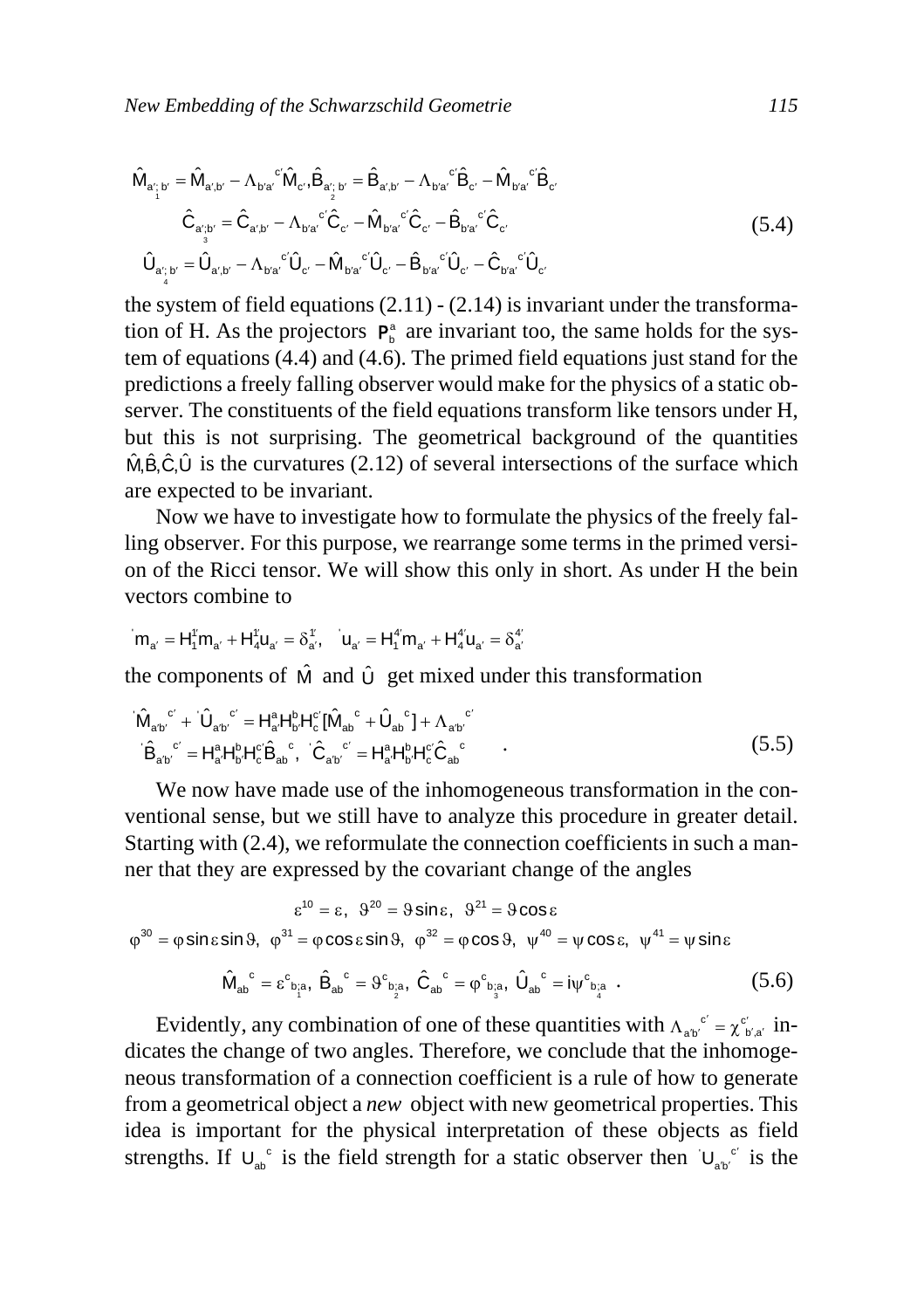field strength a relatively accelerated observer would experience in terms of his proper system. The transformation (5.5) results in

$$
\hat{\mathsf{M}}_{0'} = \frac{1}{\mathsf{X}}, \quad \hat{\mathsf{M}}_{4'} = -\frac{\mathsf{i}}{\mathsf{X}}, \quad \hat{\mathsf{B}}_{a'} = \hat{\mathsf{B}}_{a'}, \quad \hat{\mathsf{C}}_{a'} = \hat{\mathsf{C}}_{a'}, \quad \hat{\mathsf{U}}_{0'} = \frac{1}{\mathsf{X}} \tag{5.7}
$$

We now drop all primes for the rest of the chapter. The new set of covariant derivatives is

$$
\hat{\mathbf{M}}_{a_{\dot{i}}b} = \hat{\mathbf{M}}_{a,b} - \hat{\mathbf{U}}_{ba}{}^{\circ}\hat{\mathbf{M}}_{c}, \quad \hat{\mathbf{B}}_{a_{\dot{i}}b} = \hat{\mathbf{B}}_{a,b} - \hat{\mathbf{M}}_{ba}{}^{\circ}\hat{\mathbf{B}}_{c} - \hat{\mathbf{U}}_{ba}{}^{\circ}\hat{\mathbf{B}}_{c}
$$
\n
$$
\hat{\mathbf{C}}_{a_{\dot{i}}b} = \hat{\mathbf{C}}_{a,b} - \hat{\mathbf{M}}_{ba}{}^{\circ}\hat{\mathbf{C}}_{c} - \hat{\mathbf{B}}_{ba}{}^{\circ}\hat{\mathbf{C}}_{c} - \hat{\mathbf{U}}_{ba}{}^{\circ}\hat{\mathbf{C}}_{c}, \quad \hat{\mathbf{U}}_{a_{\dot{i}}b} = \hat{\mathbf{U}}_{a,b} \tag{5.8}
$$

The evaluation of the Ricci tensor leads us to the same set of equations (2.11). The five-dimensional field equations are form invariant, if a transformation of the reference system in the tangent space and a correlated inhomogeneous transformation are simultaneously performed. The projected quantities

$$
M_a = \left\{\frac{1}{\rho}, 0, 0, 0, -\frac{i}{\rho}\right\}, B_a = \left\{\frac{v}{r}, \frac{1}{r}, 0, 0, -\frac{iv}{r}\right\}, C_a = \left\{\frac{v}{r}, \frac{1}{r}, \frac{1}{r} \cot \vartheta, 0, -\frac{iv}{r}\right\}, U_a = \left\{\frac{1}{\rho}, 0, 0, 0\right\} \tag{5.9}
$$

.

with  $a = 0, 1, \ldots, 4$  satisfy (4.4), since

$$
\partial_1=\frac{\partial}{\partial r},\,\partial_4=-iv\frac{\partial}{\partial r},\,P_{,0}=0,\,P_{,1}=3\frac{1}{\rho v},\,P_{,4}=-3\frac{i}{\rho}
$$

No gravitational field strength occurs in (5.9) but there are the tidal forces

$$
M_4 = \frac{iv}{2r}, B_4 = -\frac{iv}{r}, C_4 = -\frac{iv}{r}
$$
 (5.10)

stretching and squeezing a falling object. From an earlier stage of development we get from (4.3) instead of (4.6) the field equations for the static system

$$
R_{mn}(A) = -\left[M_{n\parallel m} - m_m M_{n\parallel r}m^r + M_m M_n\right] - m_m m_n \left[M^r\right]r + M^r M_r\right]
$$
  

$$
-\left[B_{n\parallel m} + B_m B_n\right] - b_m b_n \left[B^r\right]r + B^r B_r\right]
$$
  

$$
-\left[C_{n\parallel m} + C_m C_n\right] - c_m c_n \left[C^r\right]r + C^r C_r\right]
$$
  

$$
-\left[U_{n\parallel m} + U_m U_n\right] - u_m u_n \left[U^r\right]r + U^r U_r\right] = 0
$$
  
(5.11)

where the first two brackets are empty. For the freely falling system we get the same equations, but the last two brackets are empty. The four-dimensional